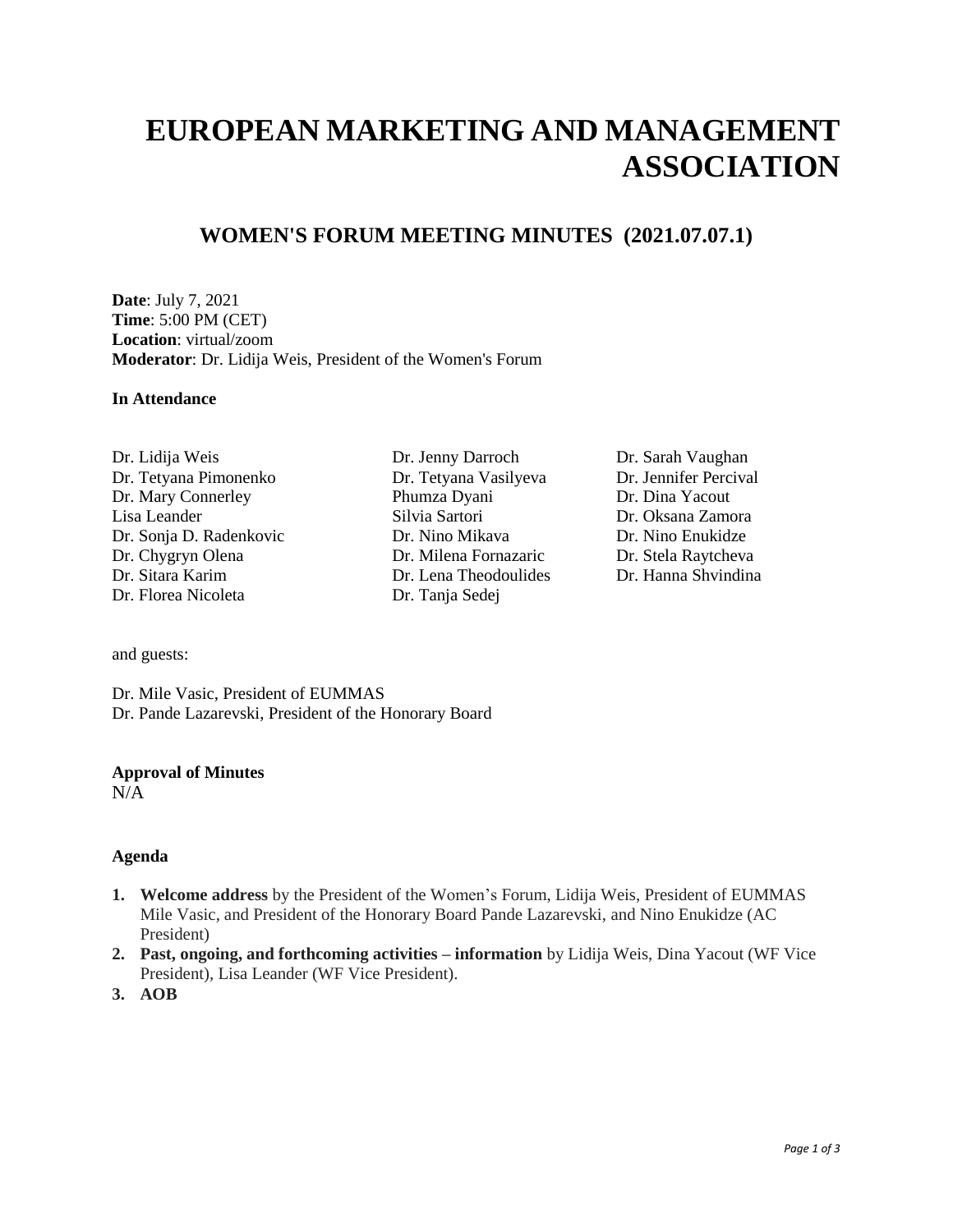## **SUMMARY**

#### **OPENING OF THE MEETING**

Lidija Weis welcomed all attendees at the first Women's Forum meeting, and she stated how honored she was to be appointed the first president of the EUMMAS Women's Forum. She went on to thank all who have had helped spread the word about the Forum and thank all who have had accepted the invitation. She also introduced her vice presidents, Dino Yacout and Lisa Leander, and thanked them for their help and support. She also thanked AC President Nino Enukidze regarding gaining new members.

#### **ADOPTION OF THE AGENDA**

The Agenda was adopted unanimously.

#### *Item 1.* Welcome address

President of the EUMMAS Mile Vasic welcomed the participants and members of the Forum, thanked Lidija Weis and her team for the hard work and energy they invested in this event, and made a short presentation on the EUMMAS and all entities (Honorary Board, Academic Consortium, Advisory Board, Business Consortium, Women's Forum, Youth Forum, Business Club), explaining the role and purpose of each.

President of the Honorary Board Pande Lazarevski welcomed the participants and gave more information about the Honorary Board and its members. He pointed out the importance of this Forum for society in general.

Nino Enukidze, President of the Academic Consortium, greeted participants and congratulated Lidija and her team on the great work they had done. Nino gave more information about the AC, its Research Centers, Scientific Committee and Editorial Board, and about Library, available Journals, events, and so on.

*Item 2.* Past, ongoing, and forthcoming activities – information

Lidija Weis stated that the Forum consisted of little less than 50 members of successful and influential ladies from many different countries. As the association itself, which wants to connect business and academia, also the WF wants to take this direction. Since most of the members come from academia, in the future the priority should be to attract more ladies from the industry. At the EUMMAS we believe that putting together business and academia is the key to providing continuous personal, professional, and social growth and development. Therefore, we also want to create a professional and academic network aimed at sharing knowledge and experience through the Women's Forum. We plan to have quarterly online events like discussions on various topics, panel discussions with guests, educational events, etc. Each event would have a pre-determined current topic, which would be beneficial to all members. Since there is such a diverse group of ladies, from different parts of the world, there will also be great opportunities for networking and exchanging opinions and good practices. Once there are at least a hundred members, we are planning to start with our annual events, not just for the members, with an annual conference or an annual global meeting. This might be a great opportunity to raise the recognition of the WF on a higher level.

Dina Yacout, Vice President of the WF stated how grateful she was to all ladies who accepted the invitation to join the EUMMAS and WF and said that soon we could expect many, many more members, especially